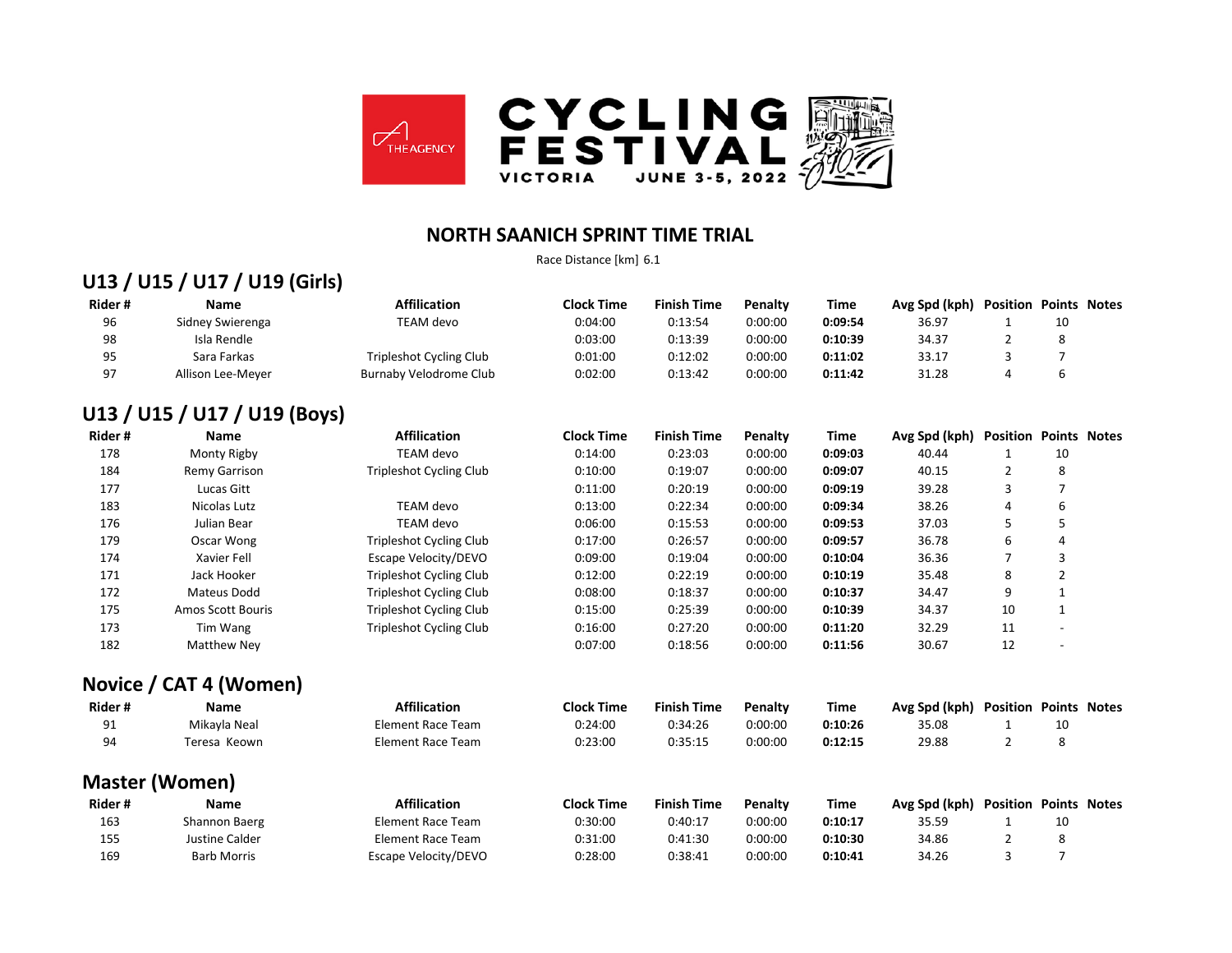| 161 | Dominique Eustace | 0:29:00 | 0:39:47 | 0:00:00 | 0:10:47 | 33.94 |  |
|-----|-------------------|---------|---------|---------|---------|-------|--|
| 166 |                   | 0:27:00 | J:38:04 | 0:00:00 | 0:11:04 | 33.07 |  |

# **CAT 4 (Men)**

| Rider# | <b>Name</b>               | <b>Affilication</b>                    | <b>Clock Time</b> | <b>Finish Time</b> | <b>Penalty</b> | <b>Time</b> | Avg Spd (kph) | <b>Position Points Notes</b> |                |  |
|--------|---------------------------|----------------------------------------|-------------------|--------------------|----------------|-------------|---------------|------------------------------|----------------|--|
| 76     | <b>Matthew Ney</b>        |                                        | 0:36:00           | 0:44:40            | 0:00:00        | 0:08:40     | 42.23         | $\mathbf{1}$                 | 10             |  |
| 71     | Jared Lynd                | <b>UBC Cycling Sport Club, Redkilo</b> | 0:38:00           | 0:46:58            | 0:00:00        | 0:08:58     | 40.82         | $\overline{2}$               | 8              |  |
| 65     | <b>Arthur Venables</b>    | Victoria Wheelers                      | 0:37:00           | 0:46:10            | 0:00:00        | 0:09:10     | 39.93         | 3                            | $\overline{7}$ |  |
|        | Master 60+ (Men)          |                                        |                   |                    |                |             |               |                              |                |  |
| Rider# | <b>Name</b>               | <b>Affilication</b>                    | <b>Clock Time</b> | <b>Finish Time</b> | <b>Penalty</b> | <b>Time</b> | Avg Spd (kph) | <b>Position Points Notes</b> |                |  |
| 152    | Joe Barrett               | <b>Tripleshot Cycling Club</b>         | 0:42:00           | 0:52:20            | 0:00:00        | 0:10:20     | 35.42         | $\mathbf{1}$                 | 10             |  |
| 153    | L. John Alexander         |                                        | 0:43:00           | 0:53:43            | 0:00:00        | 0:10:43     | 34.15         | $\overline{2}$               | 8              |  |
| 151    | Gerry Luco                | <b>Tripleshot Cycling Club</b>         | 0:41:00           | 0:52:36            | 0:00:00        | 0:11:36     | 31.55         | 3                            | $\overline{7}$ |  |
|        | <b>Master 50-59 (Men)</b> |                                        |                   |                    |                |             |               |                              |                |  |
| Rider# | <b>Name</b>               | <b>Affilication</b>                    | <b>Clock Time</b> | <b>Finish Time</b> | <b>Penalty</b> | <b>Time</b> | Avg Spd (kph) | <b>Position Points Notes</b> |                |  |
| 143    | Gerry Luco                | <b>Tripleshot Cycling Club</b>         | 0:49:00           | 0:58:01            | 0:00:00        | 0:09:01     | 40.59         | $\mathbf{1}$                 | 10             |  |
| 140    | <b>Bart Gould</b>         | <b>Steed Cycles</b>                    | 0:46:00           | 0:55:36            | 0:00:00        | 0:09:36     | 38.13         | $\overline{2}$               | 8              |  |
| 142    | Rui Batista               |                                        | 0:48:00           | 0:58:28            | 0:00:00        | 0:10:28     | 34.97         | 3                            | $\overline{7}$ |  |
| 141    | David Taylor              | <b>Tripleshot Cycling Club</b>         | 0:47:00           | 0:57:34            | 0:00:00        | 0:10:34     | 34.64         | 4                            | 6              |  |
|        | <b>Master 40-49 (Men)</b> |                                        |                   |                    |                |             |               |                              |                |  |
| Rider# | <b>Name</b>               | <b>Affilication</b>                    | <b>Clock Time</b> | <b>Finish Time</b> | <b>Penalty</b> | <b>Time</b> | Avg Spd (kph) | <b>Position Points Notes</b> |                |  |
| 132    | Matt Brown                |                                        | 0:57:00           | 1:05:59            | 0:00:00        | 0:08:59     | 40.74         | $\mathbf{1}$                 | 10             |  |
| 136    | <b>Stephane Tran</b>      | Victoria Wheelers                      | 0:58:00           | 1:07:03            | 0:00:00        | 0:09:03     | 40.44         | $\overline{2}$               | 8              |  |
| 130    | Jaymi Dumper              | Mid Island Velo Association            | 0:55:00           | 1:04:04            | 0:00:00        | 0:09:04     | 40.37         | 3                            | $\overline{7}$ |  |
| 131    | Joji Ishikawa             | <b>Tripleshot Cycling Club</b>         | 0:56:00           | 1:05:07            | 0:00:00        | 0:09:07     | 40.15         | 4                            | 6              |  |
| 126    | Dave Shishkoff            |                                        | 0:52:00           | 1:01:24            | 0:00:00        | 0:09:24     | 38.94         | 5                            | 5              |  |
| 128    | Glennon Rosenbloom        |                                        | 0:54:00           | 1:04:04            | 0:00:00        | 0:10:04     | 36.36         | 6                            | 4              |  |
| 127    | David Gerth               | Redkilo                                | 0:53:00           | 1:05:19            | 0:00:00        | 0:12:19     | 29.72         | $\overline{7}$               | 3              |  |
|        | <b>Master 30-39 (Men)</b> |                                        |                   |                    |                |             |               |                              |                |  |
| Rider# | <b>Name</b>               | <b>Affilication</b>                    | <b>Clock Time</b> | <b>Finish Time</b> | <b>Penalty</b> | <b>Time</b> | Avg Spd (kph) | <b>Position Points Notes</b> |                |  |
| 104    | Clayton Hiltz             | Victoria Wheelers                      | 1:01:00           | 1:09:33            | 0:00:00        | 0:08:33     | 42.81         | $\mathbf{1}$                 | 10             |  |
| 113    | Matthew Van Nostrand      |                                        | 1:06:00           | 1:14:38            | 0:00:00        | 0:08:38     | 42.39         | $\overline{2}$               | 8              |  |
| 109    | Jeffrey Werner            | Redkilo                                | 1:03:00           | 1:11:42            | 0:00:00        | 0:08:42     | 42.07         |                              | 7              |  |
| 118    | <b>Richard Costello</b>   | <b>Steed Cycles</b>                    | 1:07:00           | 1:15:43            | 0:00:00        | 0:08:43     | 41.99         | 4                            | 6              |  |
| 111    | Joseph McNally            | Victoria Wheelers                      | 1:05:00           | 1:14:04            | 0:00:00        | 0:09:04     | 40.37         | 5                            | 5              |  |
| 110    | John Machielse            |                                        | 1:04:00           | 1:13:10            | 0:00:00        | 0:09:10     | 39.93         | 6                            | 4              |  |
| 119    | Ruslan Gadzhiiev          | <b>Hewdog Racing</b>                   | 1:08:00           | 1:17:15            | 0:00:00        | 0:09:15     | 39.57         | 7                            | 3              |  |
| 115    | Paul Rigby                |                                        | 1:10:00           | 1:19:35            | 0:00:00        | 0:09:35     | 38.19         | 8                            | $\overline{2}$ |  |
|        |                           |                                        |                   |                    |                |             |               |                              |                |  |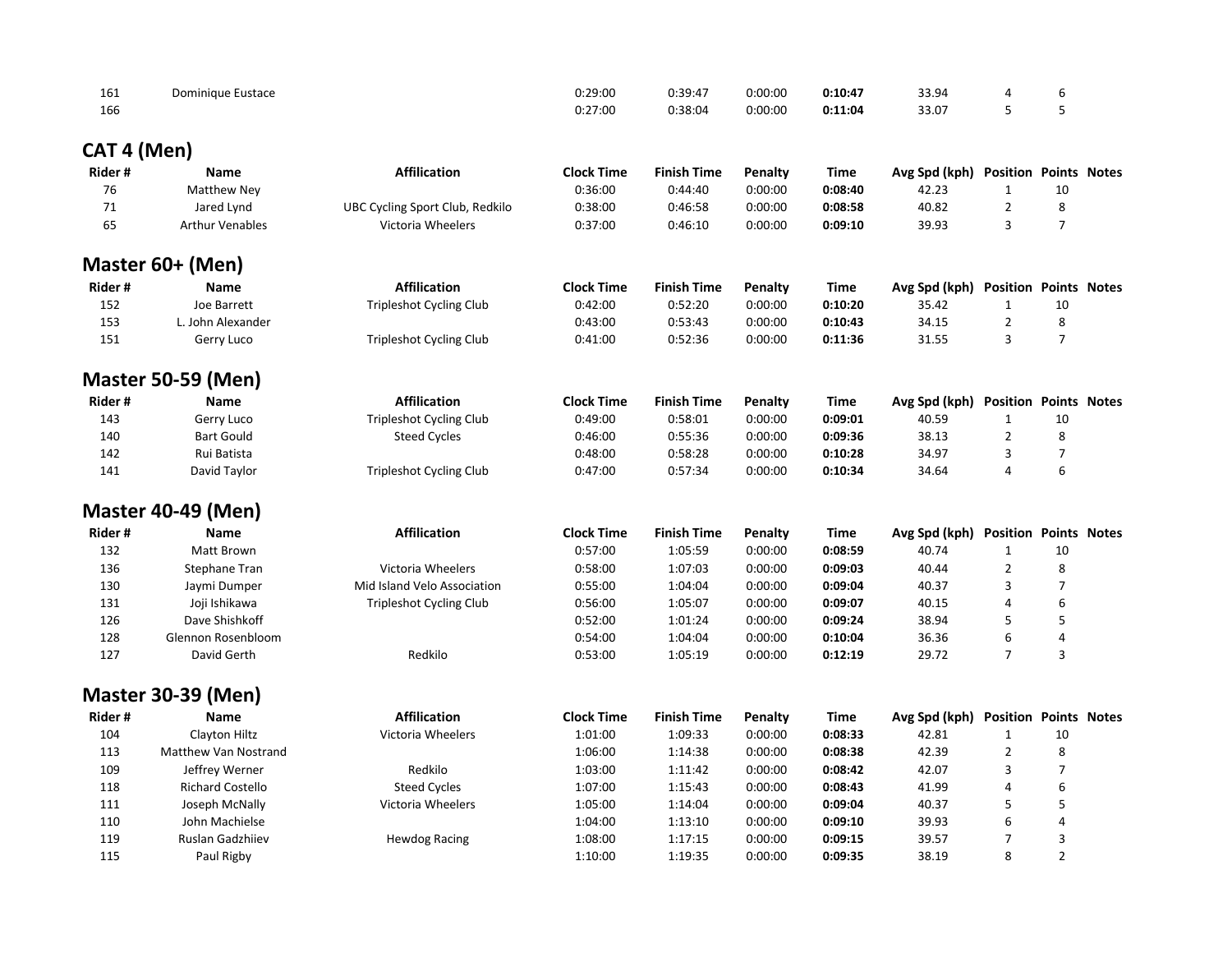| 106 | ieoff Ruddick | <b>TNRG Cycling Club</b>       | 00:02:0⊥ | 1:11:47 | 0:00:00 | 0:09:47    |  |  |
|-----|---------------|--------------------------------|----------|---------|---------|------------|--|--|
| 122 | Wai-Ben Wong  | <b>Glotman Simpson Cycling</b> | 1:09:00  | 0:00:00 | 0:00:00 | <b>DNS</b> |  |  |

# **CAT 1-2, 3\* (Men)**

| Rider#         | <b>Name</b>              | <b>Affilication</b>                         | <b>Clock Time</b> | <b>Finish Time</b> | <b>Penalty</b> | <b>Time</b> | Avg Spd (kph) | <b>Position Points Notes</b> |                |  |
|----------------|--------------------------|---------------------------------------------|-------------------|--------------------|----------------|-------------|---------------|------------------------------|----------------|--|
| 22             | Patrick Riddell          | Redkilo                                     | 1:39:00           | 1:47:13            | 0:00:00        | 0:08:13     | 44.54         |                              | 10             |  |
| 11             | Craig Luinstra           | <b>Hewdog Racing</b>                        | 1:19:00           | 1:27:14            | 0:00:00        | 0:08:14     | 44.45         | 2                            | 8              |  |
| 12             | Daniel Fraser-Maraun     | Red Truck Racing p/b Mosaic Homes           | 1:38:00           | 1:46:14            | 0:00:00        | 0:08:14     | 44.45         | 3                            | 7              |  |
| $\overline{2}$ | Alexander Fraser-Maraun  | Red Truck Racing P/B Mosaic Homes           | 1:18:00           | 1:26:14            | 0:00:00        | 0:08:14     | 44.45         | 4                            | 6              |  |
| 27             | Ethan Pauly              | TaG Cycling Club                            | 1:40:00           | 1:48:20            | 0:00:00        | 0:08:20     | 43.92         | 5                            | 5              |  |
| 8              | Cole Glover              | Red Truck Racing p/b Mosaic Homes           | 1:23:00           | 1:31:22            | 0:00:00        | 0:08:22     | 43.75         | 6                            | 4              |  |
| 3              | <b>Alexander Murison</b> | Red Truck Racing p/b Mosaic Homes           | 1:21:00           | 1:29:22            | 0:00:00        | 0:08:22     | 43.75         | 7                            | 3              |  |
| 4              | Amiel Flett-Brown        | Red Truck Racing P/B Mosaic Homes           | 1:25:00           | 1:33:24            | 0:00:00        | 0:08:24     | 43.57         | 8                            | $\overline{2}$ |  |
| 28             | Luke Hubner              | Red Truck Racing P/B Mosaic Homes           | 1:26:00           | 1:34:27            | 0:00:00        | 0:08:27     | 43.31         | 9                            | $\mathbf{1}$   |  |
| 17             | Kyle Buckosky            | Red Truck Racing P/B Mosaic Homes           | 1:34:00           | 1:42:28            | 0:00:00        | 0:08:28     | 43.23         | 10                           | $\mathbf{1}$   |  |
| 13             | Declan Kelly             | Red Truck Racing p/b Mosaic Homes           | 1:36:00           | 1:44:29            | 0:00:00        | 0:08:29     | 43.14         | 11                           |                |  |
| 21             | Erik Diertens            | Cycles West                                 | 1:29:00           | 1:37:34            | 0:00:00        | 0:08:34     | 42.72         | 12                           |                |  |
| 16             | Evan Russell             | Saris Rouvy Sauerland Team                  | 1:35:00           | 1:43:36            | 0:00:00        | 0:08:36     | 42.56         | 13                           |                |  |
| 10             | Colin Eriks              | Redkilo                                     | 1:20:00           | 1:28:36            | 0:00:00        | 0:08:36     | 42.56         | 14                           |                |  |
| 18             | Manu Moore               | TEAM devo                                   | 1:33:00           | 1:41:39            | 0:00:00        | 0:08:39     | 42.31         | 15                           |                |  |
| 29             | Sam Kaufman              | <b>Hewdog Racing</b>                        | 1:27:00           | 1:35:40            | 0:00:00        | 0:08:40     | 42.23         | 16                           |                |  |
| 14             | <b>Dustin Quigley</b>    | <b>Hewdog Racing</b>                        | 1:37:00           | 1:45:45            | 0:00:00        | 0:08:45     | 41.83         | 17                           |                |  |
| 19             | Marc Sato                | TEAM devo                                   | 1:28:00           | 1:36:45            | 0:00:00        | 0:08:45     | 41.83         | 18                           |                |  |
| 7              | Caleb Bender             | Veloselect Silber Elite Cycling             | 1:22:00           | 1:30:46            | 0:00:00        | 0:08:46     | 41.75         | 19                           |                |  |
| 6              | <b>Braden Kersey</b>     | <b>TaG Cycling Club</b>                     | 1:24:00           | 1:32:49            | 0:00:00        | 0:08:49     | 41.51         | 20                           |                |  |
| 15             | Evan Richardson          | Redkilo                                     | 1:32:00           | 1:40:52            | 0:00:00        | 0:08:52     | 41.28         | 21                           |                |  |
| 26             | Samuel Hogman            | <b>Hewdog Racing</b>                        | 1:31:00           | 1:39:54            | 0:00:00        | 0:08:54     | 41.12         | 22                           |                |  |
| 31             | Fabian Merino            |                                             | 1:16:00           | 1:24:58            | 0:00:00        | 0:08:58     | 40.82         | 23                           |                |  |
| 24             | Ryan Golbeck             | <b>Steed Cycles</b>                         | 1:30:00           | 1:39:04            | 0:00:00        | 0:09:04     | 40.37         | 24                           |                |  |
| 30             | <b>Tom Perkins</b>       |                                             | 1:17:00           | 1:26:21            | 0:00:00        | 0:09:21     | 39.14         | 25                           |                |  |
| 68*            | Cole Guest               |                                             | 1:13:00           | 1:22:03            | 0:00:00        | 0:09:03     | 40.44         | 1                            | 10             |  |
| $81*$          | Santana Chew             | TEAM devo                                   | 1:15:00           | 1:24:10            | 0:00:00        | 0:09:10     | 39.93         | 2                            | 8              |  |
| 69*            | David Jackson            | Capital City Cycling P/B Dr. Walker Cycling | 1:14:00           | 1:23:41            | 0:00:00        | 0:09:41     | 37.80         | 3                            | $\overline{7}$ |  |
|                |                          |                                             |                   |                    |                |             |               |                              |                |  |

# **CAT 1-2-3 (Women)**

| Rider# | <b>Name</b>           | <b>Affilication</b>                       | <b>Clock Time</b> | <b>Finish Time</b> | Penalty | Time    | Avg Spd (kph) | <b>Position Points Notes</b> |    |  |
|--------|-----------------------|-------------------------------------------|-------------------|--------------------|---------|---------|---------------|------------------------------|----|--|
| 61     | Ngaire Barraclough    | The Cyclery                               | 1:52:00           | 2:01:00            | 0:00:00 | 0:09:00 | 40.67         |                              | 10 |  |
| 59     | Sarah Van Dam         | Burnaby Velodr. Club p/b Red Truck Racing | 1:47:00           | 1:56:11            | 0:00:00 | 0:09:11 | 39.85         |                              | 8  |  |
| 53     | <b>Holly Simonson</b> | Red Truck Racing P/B Mosaic Homes         | 1:50:00           | 1:59:13            | 0:00:00 | 0:09:13 | 39.71         |                              |    |  |
| 51     | Caileigh Filmer       | The Cyclery                               | 1:49:00           | 1:58:20            | 0:00:00 | 0:09:20 | 39.21         |                              | b  |  |
| 60     | Fiona Majendie        | Red Truck Racing P/B Mosaic Homes         | 1:51:00           | 2:00:35            | 0:00:00 | 0:09:35 | 38.19         |                              |    |  |
| 57     | Lilly Ujfalusi        | Red Truck Racing p/b Mosaic Homes         | 1:42:00           | 1:51:35            | 0:00:00 | 0:09:35 | 38.19         |                              |    |  |
| 58     | Nadia Gontova         | Red Truck Racing P/B Mosaic Homes         | 1:46:00           | 1:55:36            | 0:00:00 | 0:09:36 | 38.13         |                              |    |  |